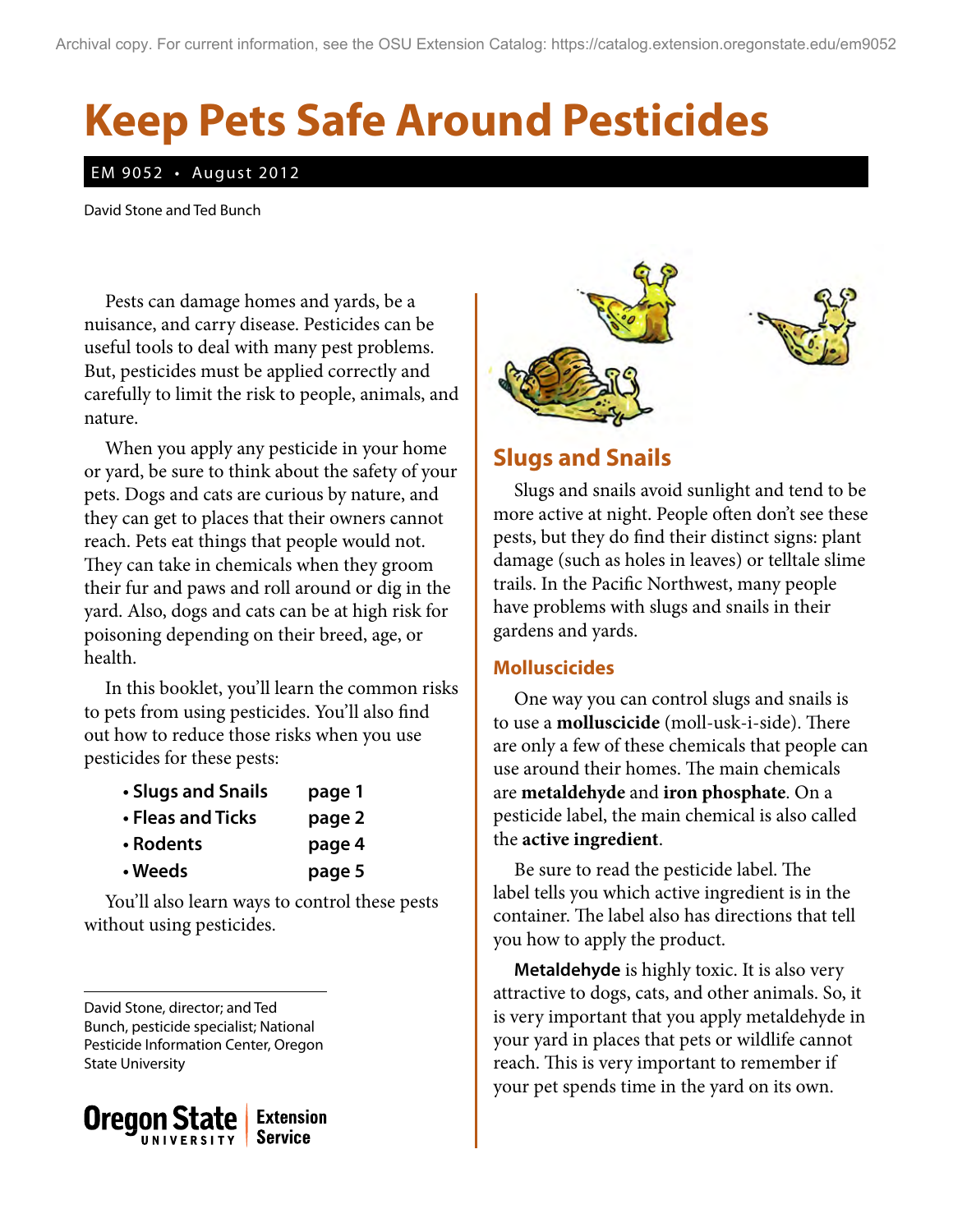

Metaldehyde exposure can cause twitching and seizures, vomiting, severe irritation of the mucous membranes, and diarrhea. Signs of poisoning usually appear within minutes to hours. The poison can be fatal without treatment. If you suspect that your pet has swallowed metaldehyde, you **must** contact your veterinarian **at once**.

**Iron phosphate** is the other main chemical used for slug and snail control at home. Products that contain iron phosphate are often sold as "dog safe." This chemical tends to be less toxic to dogs compared with metaldehyde, but you must treat it carefully. There have been reports of iron poisoning in dogs from the use of iron phosphate.

## **Controlling slugs and snails without chemicals**

There are ways to control slugs and snails without pesticides. These methods are part of an **integrated pest management** (IPM) approach to controlling pests.

**Cultural controls** include knowing the right time to water plants and removing cover for slugs. Slugs need moisture, but they avoid sunlight. Water your plants in the morning, not in the evening, to reduce damage to plants. Also, you can limit soil moisture by using drip irrigation. A drip system waters only the soil near plants. Remove debris, weedy growth, and other cover that slugs use for shelter.

**Barrier control** means to set up a physical barrier to keep slugs and snails away from your plants. You can sprinkle diatomaceous earth or borates along a garden's edges. Or, you can put in more lasting barriers such as copper strips.

**Biological control** means allowing into your yard and garden the natural enemies that prey on slugs and snails. To do this, improve nearby habitat for snakes, amphibians, birds, or beneficial insects that eat slugs and snails.

**Repellents** such as garlic extract, limonene, or cinnamon oil may be other options for control of slugs and snails as well.

A **molluscicide** is a **granular pesticide**. When you use any granular pesticide, be sure to store the product in a place where pets cannot reach it. A locked cabinet high off the ground works well. Also, when you apply molluscicides, do not put the granules in piles where pets can find them.

**Follow the label directions.** Be sure to follow directions that call for watering in the soil until the granules have dissolved. It is a good idea to keep pets off treated areas until everything is dry.

## **Fleas and Ticks**

Fleas and ticks can carry diseases and transmit them to pets through their bites. People who have pets (mostly dogs and cats) often rely on pesticides to help keep their pets free from these pests.

### **Insecticides**

Products to fight fleas and ticks come in many forms. You can find shampoos, collars, dusts, and spot-on products (so named because the product is applied to a certain spot on the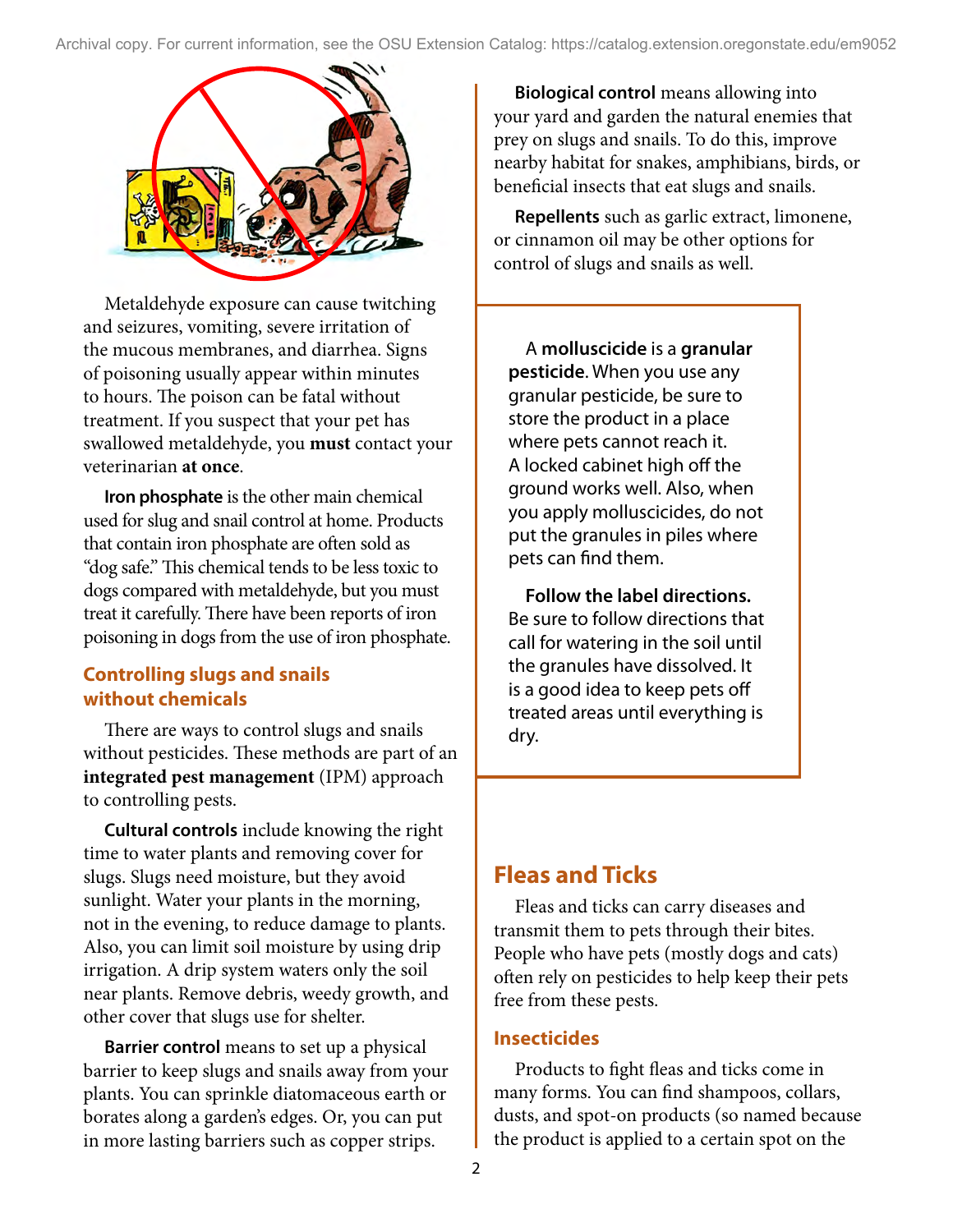animal's body). These flea and tick products contain chemicals called **insecticides**.

Be sure to read and follow all label directions carefully. The label tells you what type of animal the product is for. This is important because dogs and cats differ in how chemicals affect them. For example, cats are at high risk for poisoning from the chemicals called **pyrethroids**. So, never apply to cats a product labeled for use on dogs.

If you have more than one pet, the label directions might tell you to keep treated animals away from each other. This is to prevent them from licking each other and taking in more chemicals.

Be careful when you choose an insecticide to put on dogs and cats. Consult your veterinarian before using a product.

**Spot-on** flea and tick products are commonly made for a certain weight and species of animal. For example, smaller amounts or lower concentrations are used on younger or smaller animals. Be sure to check your pet's weight before you apply any pesticide or medicine.

After you use a spot-on product, keep checking your pet. Watch the place you applied the product for any sign of redness, swelling of the skin, or hair loss. Also look for any changes in behavior, such as a decreased appetite or increased thirst for water. Consult a veterinarian if you notice any changes.

## **Controlling fleas and ticks without chemicals**

Ticks often climb grasses and brush so they can come into contact with people and animals passing by. Mow the lawn often and clear brush and yard debris to limit ticks' access to hosts.

If you find fleas in your home, vacuum often to remove food, larvae, and eggs. Wash infested fabrics and bedding in hot water. Drying clothes or other fabrics in a hot dryer will also kill ticks.

Other least toxic forms of pest control include steam-cleaning and using flea combs.

## **Integrated Pest Management (IPM)**

IPM is a set of tools that uses biological, physical, and cultural methods to control pests before turning to pesticides. If pesticides are needed, choose the least toxic products first. For flea control, insecticides known as insect growth regulators (IGRs) can help to break the flea life cycle and cause fleas to die out.

Fleas and ticks may also become a problem for people. An infested home can cause severe stress. Also, some people are allergic to flea bites. Tick bites are mostly painless, but ticks can spread diseases like Lyme disease.

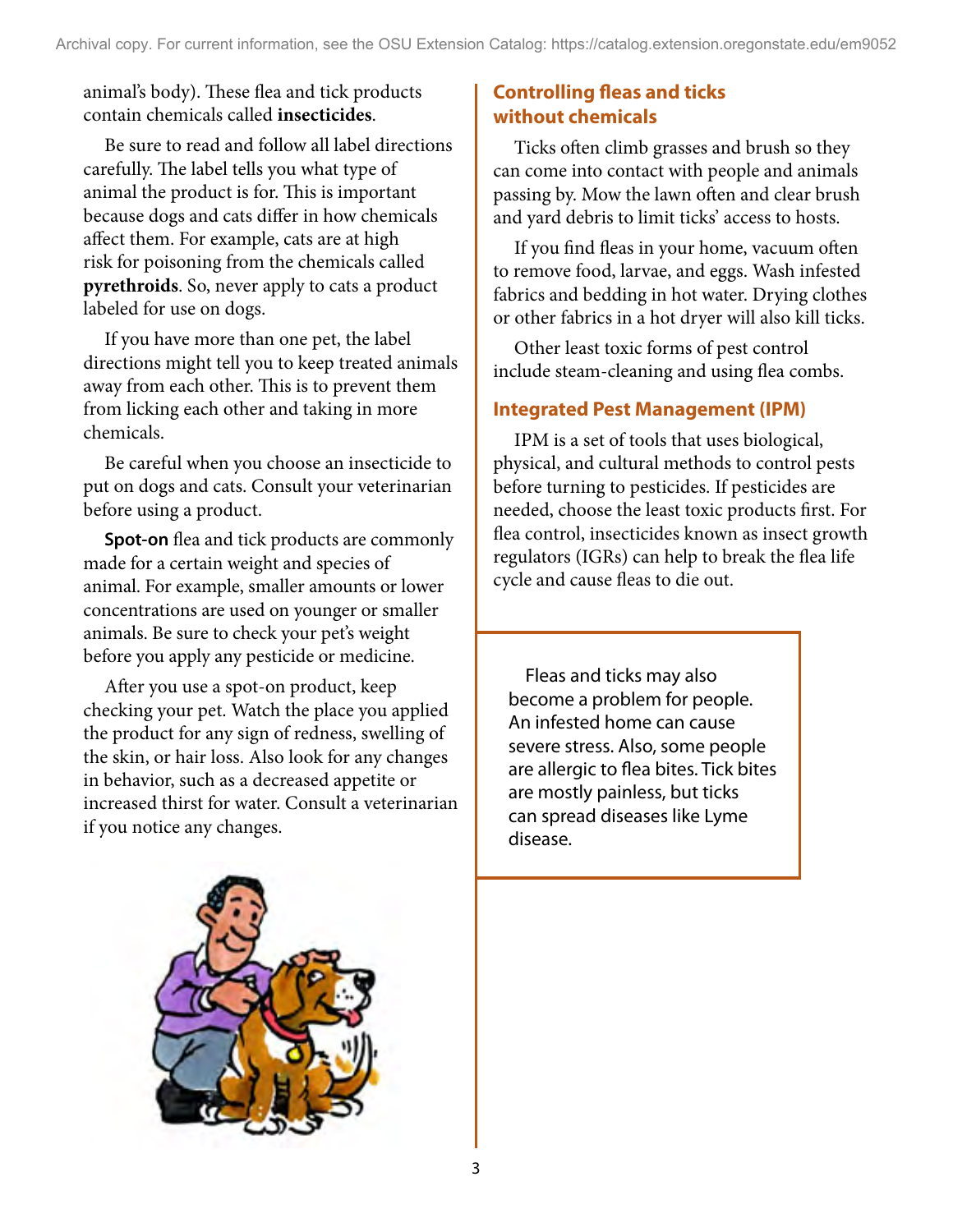Archival copy. For current information, see the OSU Extension Catalog: https://catalog.extension.oregonstate.edu/em9052

# **Rodents**

Rodents, especially rats and mice, are serious pests. Rodents can carry disease, contaminate food, and destroy your belongings. Having rodents in your home is against housing codes. Keep them from getting into your home or garage.

## **Rodenticides**

There are many types of pesticides made to kill mice and rats. They are called **rodenticides**. These products range in how toxic they are, and in how many times a rodent must feed on them before it is killed.

Rodenticides are made to attract animals, so they can also attract your pets. Dogs especially may work hard to reach baits placed behind structures or buried in the yard.

When an animal eats the poison bait, it can show many symptoms. Symptoms can differ depending on the type of rodenticide the animal ate.

Many rodenticides stop the body's ability to clot blood. (These are known as **anticoagulants**.) Symptoms from eating these rodenticides are not always obvious, but they can be severe. Some of these symptoms are bleeding that won't stop, difficult breathing, weakness, and lethargy. These signs of poisoning can take up to 5 days before they show.

Other rodenticides, such as **zinc phosphide**, can cause vomiting, nervous pacing, muscle tremor, weakness, and convulsion. These signs can take more than 18 hours to show.

If you suspect that your pet has eaten bait, contact your veterinarian as soon as you can. Be sure to bring the product label or write down the active ingredient listed on the label so that the veterinarian can figure out the right treatment.

Animals can also be harmed by rodenticides if they eat rats or mice that have been poisoned. This is called **secondary poisoning**. Wildlife,

especially birds, are more at risk for secondary poisoning, but it can happen to dogs and cats as well. The most common rodenticides for secondary poisoning are difethialone and brodifacoum.

To reduce the chance of children and pets being poisoned, some products are sold in child- and pet-resistant packages.

## **Controlling rodents without chemicals**

**Traps**. Two common ways to catch rats and mice are with spring-loaded traps and glueboards. Putting these traps in the right place is the key to success.

Mice and rats like familiar places and shy away from open space. So, put your traps at a right angle to walls and baseboards, instead of in open areas without shelter. If you are dealing with roof rats, set your traps high off the ground along the rats' runways and tracks. To find out where their runways are, spread baby powder or flour where you think they might be. Then, check to see if there are rodent tracks in the powder.

**Barriers to food**. One reason mice and rats come into our garages and homes is in search of food. Pet food, birdseed, and other food products stored in packages that don't close well attract rodents. Keep these food products in glass or steel containers. Rodents can eat through many plastics.

Compost bins and garbage cans also lure rodents. Keep them well covered.

**Barriers to shelter**. Another reason rodents come into our homes is in search of shelter. Rodents, especially mice, can fit through really small holes. Find these holes and make barriers to keep rodents out. Look carefully for small holes along the threshold of the garage door and all outside doors. Also look at vents, drainage holes, and other spots that could be entry points into your home.

Good barrier materials are galvanized steel, hardware cloth, brick, and some kinds of wood.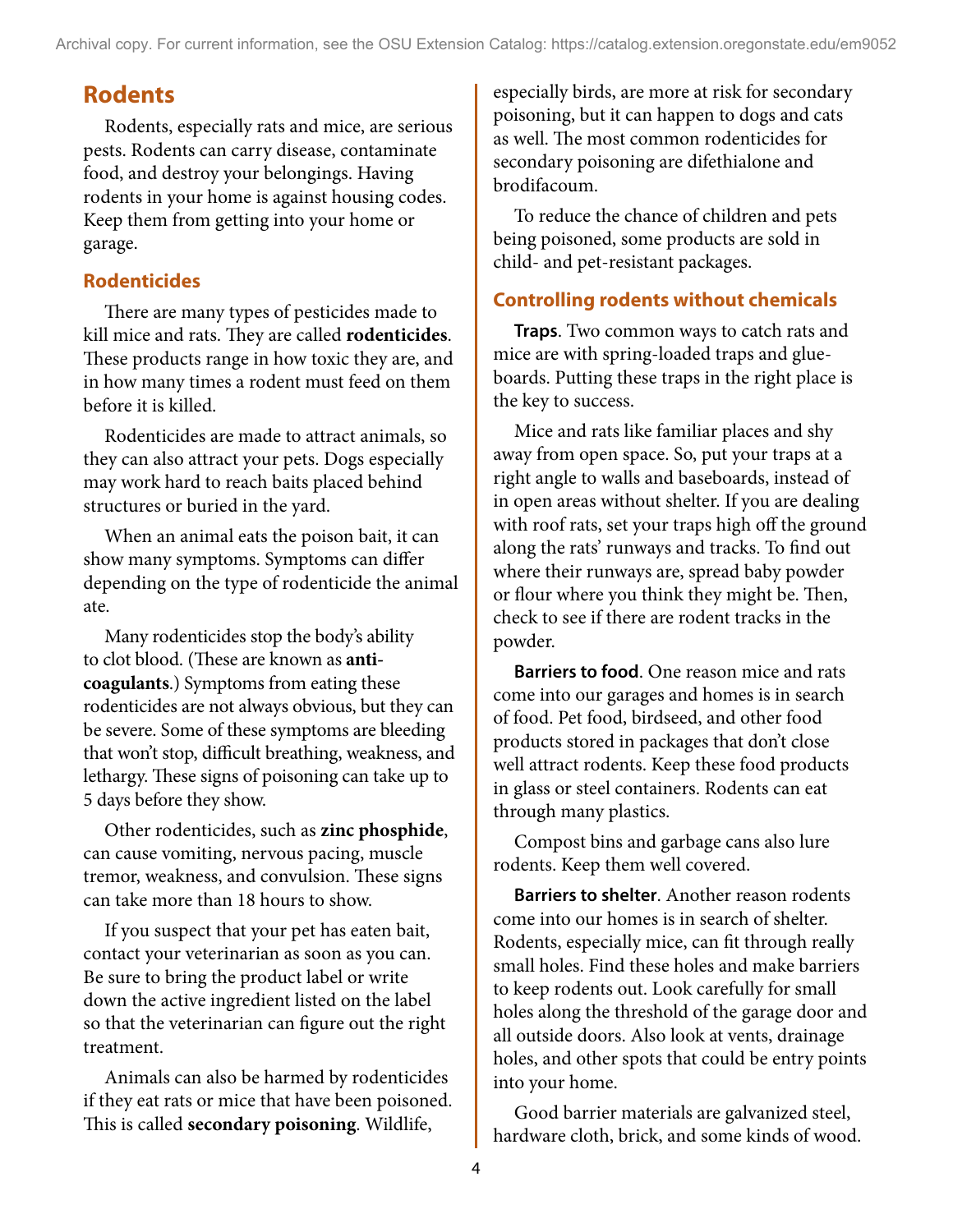## **Weeds**

## **Herbicides**

Herbicides are among the most widely used type of pesticide in the world. Some common products contain the chemicals glyphosate, 2,4-D, MCPA, dicamba, and triclopyr. Herbicides are heavily used on farms, golf courses, forests, parks, and home lawns to control unwanted plants and weeds. Pets can be at risk in any of these places.

Dogs and cats may be exposed to herbicides by eating treated grass. Or, they may get herbicides on their fur by walking on lawns that were recently treated. To reduce the risk to your pets, do not allow them onto treated areas until the product has dried completely. If the product gets wet again within 1 or 2 days of applying it, wait until the treated area has dried again before letting your pet onto it.

Wet paws can track herbicide residue into your home. Simply wipe your pet's paws with a towel to reduce the amount of toxic residue they bring in. Then, be sure to wash the towel in a normal washer on a hot cycle.

Glyphosate and 2,4-D are two common herbicide chemicals. **Glyphosate** is the chemical in Roundup® that kills grasses and broadleaf weeds. Symptoms in pets that have been



The way a pesticide works is called its **mode of action**. Herbicides work by interfering with a plant's normal growth cycle. They do this in a number of ways. For example, some herbicides disrupt a plant's ability to photosynthesize (capture sunlight and convert it into energy to grow).

Herbicides attack biological targets unique to plants, so generally they are less toxic to mammals than insecticides or rodenticides. But, as with any pesticide, use them with care.

exposed to high amounts of glyphosate are weight loss, weakness, vomiting, diarrhea, and salivation. Signs can appear within 30 minutes to 2 hours after taking in the chemical.

**2,4-D** causes uncontrolled growth in broadleaf weeds. Signs of harm to animals can be weight loss, salivation, diarrhea, weakness (especially in the hind legs), and convulsions.

The signs and symptoms of herbicide poisoning vary. They can be hard to detect in some animals. Be sure you know where to find the product label in case your pet is exposed to pesticides.

### **Controlling weeds without chemicals**

You can lessen your pet's risk for exposure to herbicides by using these methods of weed control:

- Fertilize your lawn properly. (Note that fertilizers can be toxic to pets as well.)
- Water the lawn correctly.
- • Aerate your lawn to help improve its health.